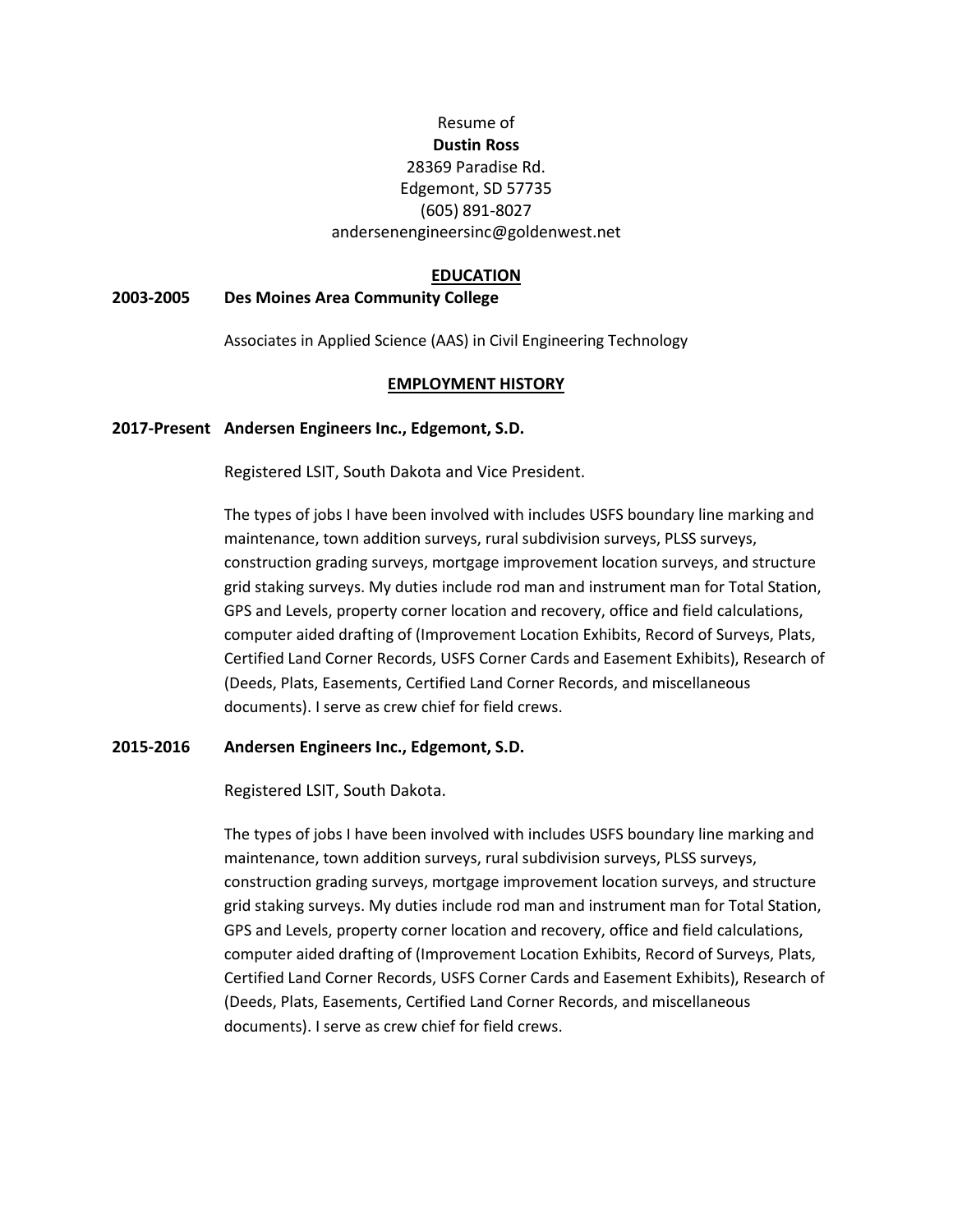#### **2007-2014 Andersen Engineers Inc., Edgemont, S.D.**

#### Land Survey/Civil Engineering Technician

The types of jobs I have been involved with includes USFS boundary line marking and maintenance, town addition surveys, rural subdivision surveys, PLSS surveys, construction grading surveys, mortgage improvement location surveys, and structure grid staking surveys. My duties include rod man and instrument man for Total Station, GPS and Levels, property corner location and recovery, office and field calculations, computer aided drafting of (Improvement Location Exhibits, Record of Surveys, Plats, Certified Land Corner Records, USFS Corner Cards and Easement Exhibits), Research of (Deeds, Plats, Easements, Certified Land Corner Records, and miscellaneous documents).

#### **2004-2007 Boone County Engineers Office**

Land Survey/Civil Engineering Technician

Our office operated as a mini DOT office. We took road and bridge projects from surveying to design to staking to field inspection to creating as-builts. While working there my duties included: rod man and instrument man for GPS, Total Stations, and Levels. If a public land corner was missing the county would reset it. We kept field books with public land corner ties. In the design process I used design standards to design new roadways, overlays, bridges, box culverts and much more. I operated AutoCAD to draft sets of plans. We would do all of the construction staking for said projects. During the building process I would inspect all areas of construction. I was certified to test materials, concrete, and asphalt. I ran a materials test lab for an entire 8 mile overlay project. While at Boone County we surveyed and subdivided 2 different county owned properties. When an application for a driveway off of a county road came in we would go out and do profile and cross sections to determine culvert size and would also perform a sight distance survey.

#### **CERTIFICATIONS**

- **2015** Registered LSIT, South Dakota, #S-11819
- **2008** South Dakota Certified Fire Fighter Wildland I & II
- **2005** Certified Concrete, Asphalt and Aggregate Tester for Iowa DOT

#### **PROFESSIONAL TRAINING**

"LSIT course – Intro to Geodetics", Rod Breitling, LS, SDSPLS, January 12, 2012